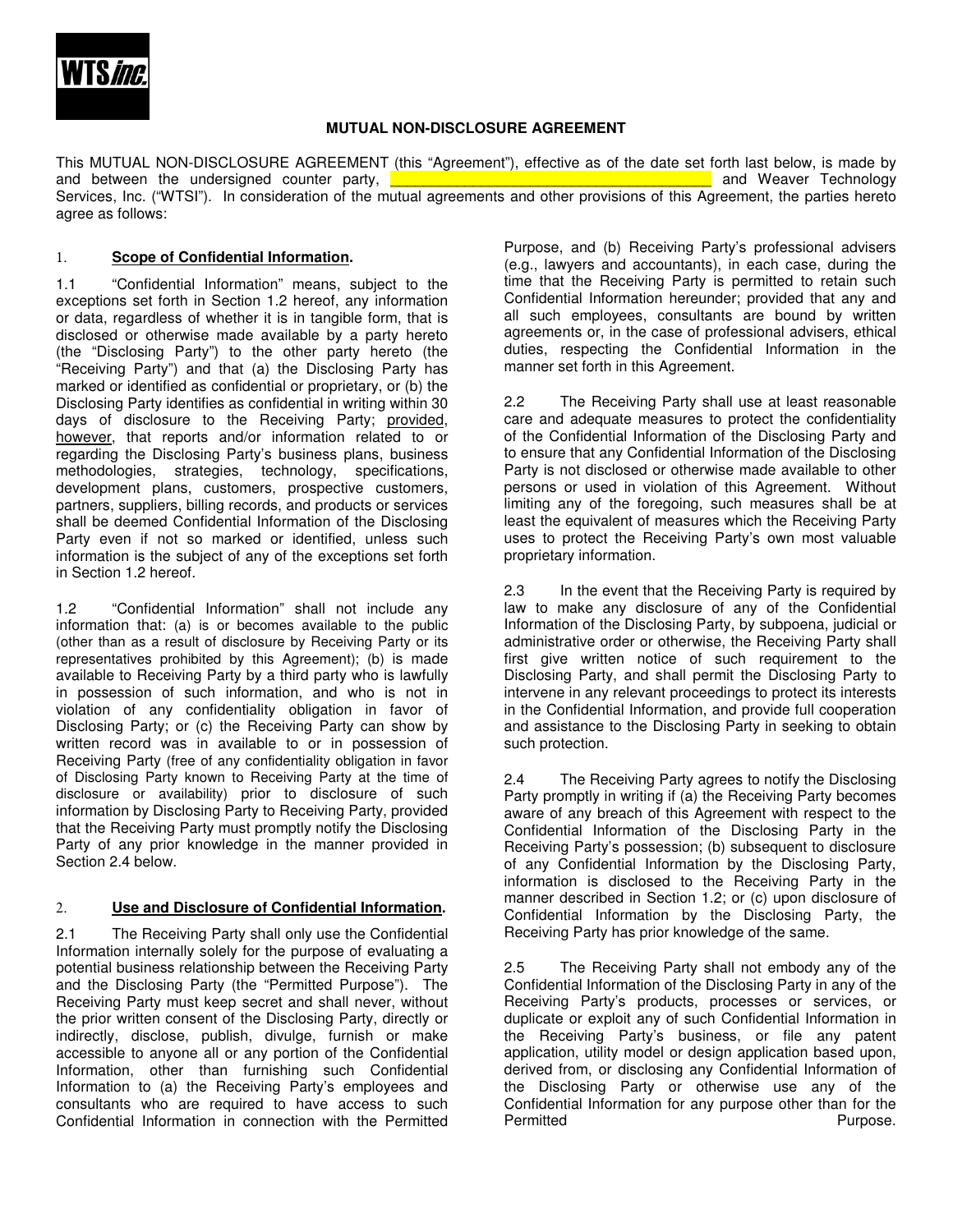### 3. **Certain Rights and Limitations.**

3.1 All Confidential Information shall remain the property of Disclosing Party. The provision of Confidential Information hereunder shall not transfer any right, title or interest in such information to Receiving Party. Disclosing Party does not grant Receiving Party any express or implied right to or under Disclosing Party's or another party's patents, copyrights, trademarks, trade secret information or other proprietary rights.

3.2 The Receiving Party shall not remove, overprint or deface any notice of confidentiality, copyright, trademark, logo, legend or other notices of ownership or confidentiality from any originals or copies of Confidential Information it obtains from the Disclosing Party.

3.3 This Agreement imposes no obligations on either party to exchange any Confidential Information or to purchase, sell, license, transfer or otherwise transact in any technology, services or products.

3.4 Confidential Information disclosed by the parties under this Agreement may be subject to export controls under the laws of the United States. Each party will comply with such laws and agrees not to knowingly export, reexport or transfer Confidential Information of the other party without first obtaining all required United States authorizations or licenses.

3.5 All tangible embodiments of the Confidential Information of the Disclosing Party (e.g., drawings, memoranda and notes) and all copies thereof, whether in hard-copy or machine-readable form and whether supplied by the Disclosing Party or made by or for the Receiving Party (collectively, the "Tangible Embodiments"), shall at all times be and remain the exclusive property of the Disclosing Party.

3.6 The Receiving Party will provide upon the Disclosing Party's request a certification that access and use is being controlled in accordance with this Agreement. The Disclosing Party will have the right to audit to verify compliance with this Agreement.

4. **Remedies.** Receiving Party acknowledges that a breach by it of any of the terms of this Agreement would cause irreparable harm to the Disclosing Party for which Disclosing Party could not be adequately compensated by money damages. Accordingly, Receiving Party agrees that, in addition to all other remedies available to Disclosing Party in an action at law, in the event of any breach or threatened breach by the Receiving Party of the terms of this Agreement, the Disclosing Party shall, without the necessity of proving actual damages or posting any bond or other security, be entitled to temporary and permanent injunctive relief, including, but not limited to, specific performance of the terms of this Agreement.

5. **Non-solicitation and Non-hire.** From and after the date first set forth above and for a period of one year thereafter, each party agrees (a) not to, directly or indirectly, or in concert with others, encourage or seek to influence any officer or employee of the other party to quit or leave employment with the other party, and (b) not to employ or otherwise engage (as employee, consultant, independent contractor or otherwise) any officer or employee of the other party.

## 6. **Termination.**

6.1 This Agreement shall remain in effect until it is terminated by either party with thirty (30) days prior written notice. The terms and conditions of this Agreement shall survive any such termination with respect to Confidential Information that is disclosed prior to the effective date of termination for a period of five (5) years following termination.

6.2 Upon the earlier of (a) the termination of this Agreement, (b) Disclosing Party's written request or (c) such time as the Receiving Party no longer requires the Confidential Information, Receiving Party agrees to promptly return to Disclosing Party or destroy all Confidential Information and any Tangible Embodiments that are in the possession of Receiving Party and to certify the return or destruction of all such Confidential Information and embodiments.

7. **Warranty.** NO WARRANTY IS MADE BY EITHER PARTY UNDER THIS AGREEMENT. ANY INFORMATION EXCHANGED UNDER THIS AGREEMENT IS PROVIDED "AS IS."

8. **Miscellaneous.** This Agreement does not create any agency or partnership relationship between the parties hereto. This Agreement shall be governed by and construed in accordance with the laws of the New Mexico governing such agreements, without regard to conflicts-oflaw principles. The sole and exclusive jurisdiction and venue for any litigation arising out of this Agreement shall be an appropriate federal or state court located in the state of New Mexico, and the parties agree not to raise, and waive, any objections or defenses based upon venue or forum non conveniens. This Agreement contains the complete and exclusive agreement of the parties with respect to the subject matter hereof and supersedes all prior agreements and understandings whether written or oral, express or implied If any provision of this Agreement is held invalid, illegal or unenforceable by a court of competent jurisdiction, such shall not affect any other provision of this Agreement, which shall remain in full force and effect. No amendment or alteration of the terms of this Agreement shall be effective unless made in writing and executed by both parties hereto. A failure or delay in exercising any right in respect to this Agreement shall not be presumed to operate as a waiver, and a single or partial exercise of any right shall not be presumed to preclude any subsequent or further exercise of that right or the exercise of any other right. Any modification or waiver of any provision of this Agreement shall not be effective unless made in writing. Any such waiver shall be effective only in the specific instance and for the purpose given.